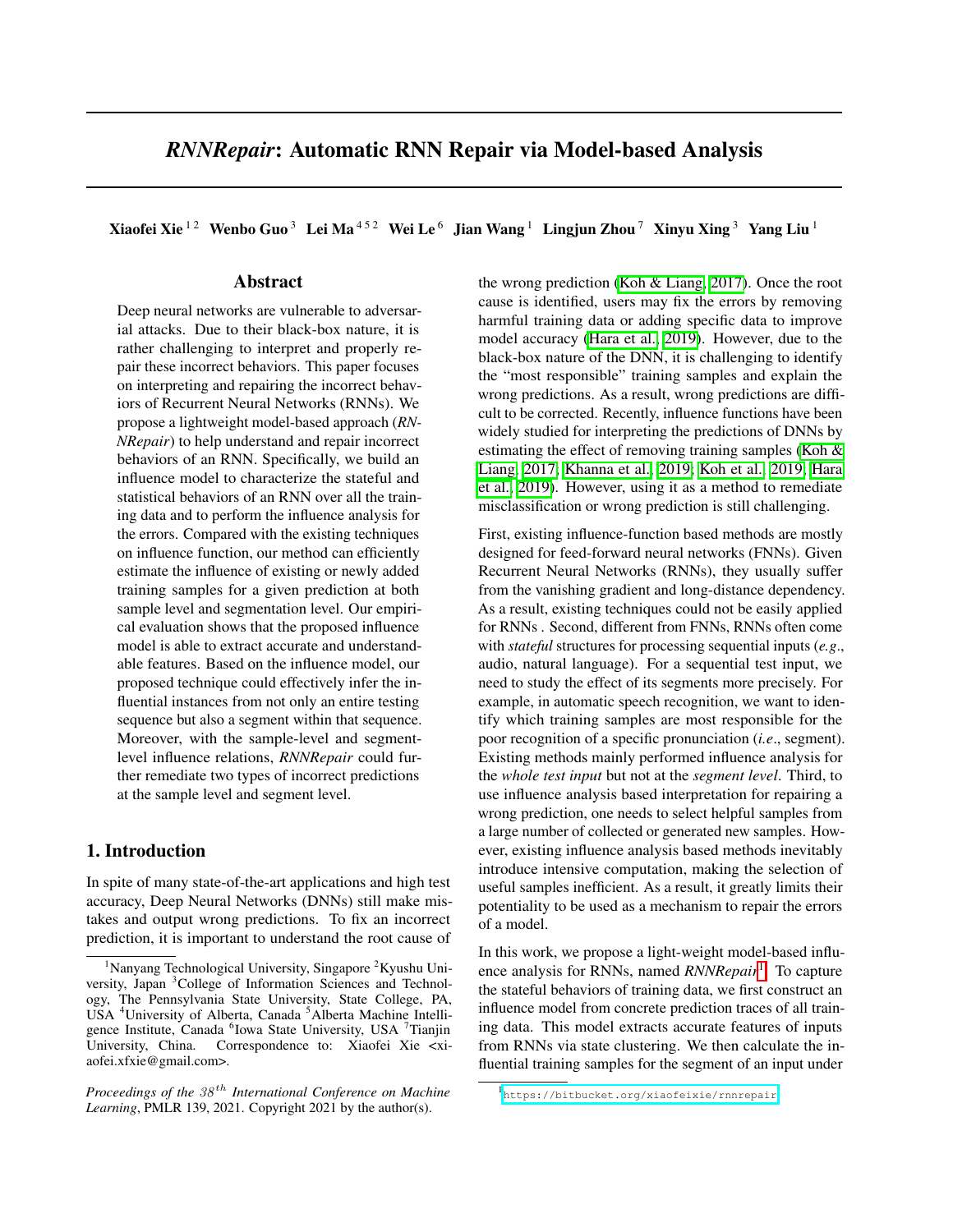a state (*i.e*., the context of the input). As part of this work, we also demonstrate the utility of the proposed influence analysis in multiple applications, such as <sup>o</sup> understanding the behaviors of the RNN,  $\odot$  fixing influential mislabeled data, <sup>●</sup> pinpointing Trojan backdoor in an RNN model, and  $\bullet$  repairing incorrect predictions.

# 2. Related Work

Model Extraction. Existing research has developed various approaches to extract DFA (Deterministic Finite Automaton) from the known RNN architectures. Specifically, early-stage explorations focused on extracting DFA from the second-order RNNs [\(Omlin & Giles, 1996;](#page-9-4) [Giles et al.,](#page-8-0) [1990;](#page-8-0) [1992\)](#page-9-5). More recent works extend the preliminary techniques to GRUs and LSTMs, which have higher practicality than the second-order RNNs [\(Weiss et al., 2018;](#page-9-6) [Cho et al.,](#page-8-1) [2014;](#page-8-1) [Chung et al., 2014;](#page-8-2) [Weiss et al., 2019;](#page-9-7) Okudono et al. [2019;](#page-9-8) [Ayache et al., 2018;](#page-8-3) [Zhang et al., 2021\)](#page-9-9). In terms of the state vector partition strategy, existing techniques mainly follow two different methods  $- (1)$  equipartition-based approach [\(Omlin & Giles, 1996;](#page-9-4) [Weiss et al., 2018\)](#page-9-6), which divides each dimension of the latent representations into *k* equal intervals, and (2) unsupervised learning-based approach [\(Zeng et al., 1993;](#page-9-10) [Cechin et al., 2003\)](#page-8-4), which applies the existing clustering method (*e.g*., *K*-means, GMM) to cluster the state vectors into different groups. DeepStel-lar [\(Du et al., 2019\)](#page-8-5) extracts a discrete-time Markov chain (DTMC) from an RNN. Then the DTMC is used for the testing and adversarial example detection. As introduced later in Section  $\overline{3}$ , we follow the second strategy and apply GMM for state partition. Despite using the same partition strategy, our method is fundamentally different from the existing DFA extraction techniques in that none of the existing methods could derive the influence of training samples upon a given testing sample (*i.e*., influence relations). In addition, to precisely simulate the behaviors of a target RNN, most of the existing methods need to exhaustively search for the state transitions in a target RNN, which limits their scalability in some applications. However, our method only requires a coarse-grained approximation for deriving the influence relationships, which is much lighter-weight than the existing model extraction methods.

Influence Analysis. Koh *et al*. [\(Koh & Liang, 2017\)](#page-9-0) studied the influence of training samples upon a given testing sample for DNNs. Specifically, they utilized the *influence function* to identify the most representative training samples for a given testing sample. Following [\(Koh & Liang, 2017\)](#page-9-0), recent efforts have been made to either enable the influence analysis for non-optimal models trained by using non-convex losses [\(Hara et al., 2019\)](#page-9-1) or analyze the influence of a group of training samples upon a given prediction [\(Koh](#page-9-3) [et al., 2019\)](#page-9-3). Despite deriving meaningful influence relations for feed-forward networks (*i.e*., MLP and CNN), the

existing methods might not be effective for RNNs due to the infamous gradient vanishing/explosion problem. In this work, our proposed method does not depend on the gradient calculation and could capture the stateful behaviors of the RNN accurately with the state clustering. In addition, our method is much lighter-weight as shown in Section [4.](#page-5-0) Furthermore, our method could provide a finer-grained influence relation than the existing methods or, in other words, we can, at the segment level, pinpoint the most influential training samples to the segments within a testing sample.

DNN Repair. Wang *et al*. offset errors made by logistic regressions by integrating an additional layer into the model to pre-process the error inputs [\(Wang et al., 2019\)](#page-9-11). Different from this work, our method does not modify the model architecture and targets more complex networks – RNN. Yu *et al*. proposed a style-guided repair for the unknown failure pattern in DNNs with a style transfer method (Yu et al.) [2020\)](#page-9-12). Some works [\(Sotoudeh & Thakur, 2019;](#page-9-13) [Zhang](#page-9-14) [& Chan, 2019\)](#page-9-14) propose to repair the model by changing the network weights. Differently, our method focuses on repairing the specific failed samples for the RNN with a model-based influence analysis. It should be noted that our method is different from the techniques about adversarial defenses [\(Boopathy et al., 2019;](#page-8-6) [Weng et al., 2018;](#page-9-15) [Singh](#page-9-16) [et al., 2018\)](#page-9-16) and noisy learning/data cleaning [\(Zhang et al.,](#page-9-17) [2018\)](#page-9-17) in that these techniques aim for improving the robustness against adversarial attacks or data poisoning attacks. Whereas, our remediation mechanism locally offsets testing errors of an RNN.

# <span id="page-1-0"></span>3. Approach

Overview. At a high level, we first adopt the clustering to capture the stateful behaviors of all training data. Based on the state transitions, we then identify the influential training samples of a given testing input or a segment of the test input. Specifically, we first extract the abstract states by grouping state vectors (*i.e*., hidden representations of the RNN) of all training data (Section  $\overline{3.1}$ ). Then, based on the state abstraction, we can extract the trace for a given input. We construct the influence function based on the transitions in the traces and further perform the segment-level and sample-level influence analysis. (Section  $\overline{3.2}$ ). Last but not least, based on the influence analysis, we develop an remediation mechanism to analyze and offset the test errors  $(Section 3.3)$  $(Section 3.3)$ .

#### <span id="page-1-1"></span>3.1. Semantic-guided State Abstraction

**Definition 1 (RNN)** An RNN is defined as a 5-tuple  $R =$  $(\mathcal{G}_R, d, m, h_0, \mathcal{Y}_R)$ :  $\mathcal{G}_R$  *is a recursive function*  $h_t =$  $\mathcal{G}_R(\boldsymbol{x}_t, \boldsymbol{h_{t-1}})$ *, where*  $\boldsymbol{h}_t \in \mathbb{R}^d$  *is a d-dimensional state vector,*  $x_t \in \mathbb{R}^m$  *is the m-dimensional input vector at time t; d and m are the dimensions of the state vector and the*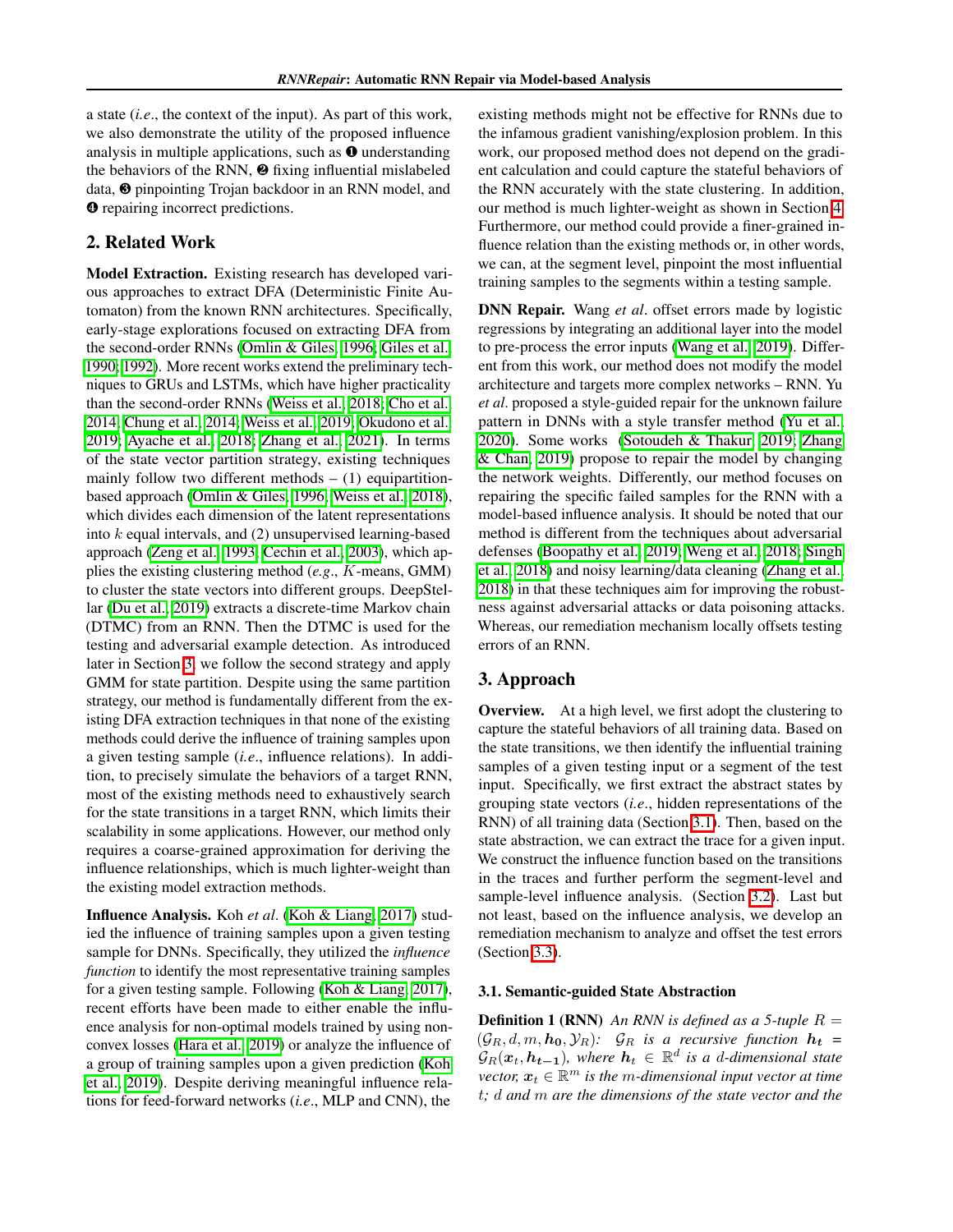*input vector, respectively.*  $h_0 \in \mathbb{R}^d$  *is the initial state; The output function*  $\mathcal{Y}_R : \mathbb{R}^d \to \mathbb{R}$  *maps an internal state-vector to the output value.*

Given a sequential input  $x = (x_1, \ldots, x_n)$ , an RNN generates a sequence of state vectors  $(h_0, h_1, \ldots, h_n)$  with the application of  $\mathcal{G}_R$ . To simplify the notation, we use  $\mathcal{G}_R^{\boldsymbol{x}}$  to denote the state vector sequence of the input *x*.  $\mathcal{Y}_R$ calculates different types of outputs based on different applications. In this paper, we mainly focus on the classification problem, where the output function maps each state vector to a specific class (*i.e.*,  $\mathcal{Y}_R^n : \mathbb{R}^d \to \{0, \ldots, n-1\}$ , *n* is the total number of classes). Specifically, for the sequence classification problem (*e.g*., semantic analysis), the output of the last state vector (*i.e.*,  $\mathcal{Y}_R^n(\mathbf{h}_n)$ ) is the classification result of the whole input sequence. As for the sequence to sequence problem, such as speech recognition,  $\mathcal{Y}_R$  transforms each state vector  $h_i$  into a character/word in the target language, and all the output characters/words form the translated sentences. It should be noted that different from the feed-forward neural networks, an RNN takes an input sequentially. That is, at each time *i*, the RNN only processes the current segment  $x_i$  of the input  $x = (x_1, \ldots, x_n)$ . As such, the influence analysis of the RNN is not only to identify the training samples that are most responsible for the whole sample *x* (*i.e*., sample-level influence analysis), but also the most influential training samples to a segment of the input  $x_i$  (*i.e.*, segment-level influence analysis).

Definition 2 (Influence Model) *Given an RNN R and its training data set*  $T$ *, the Influence Model is a 4-tuple*  $A =$  $(Q, \sum, q_0, \mathcal{I})$ , where  $Q$  is a finite set of states,  $\sum$  is the set *of alphabet,*  $q_0$  *is the initial state,*  $\mathcal{I}: Q \times \sum \rightarrow \mathcal{P}(T)$  *is the influence function, where*  $P(T)$  *is the power set of*  $T$ *.* 

The influence function identifies the training samples that contribute most to the RNN's prediction of a specific input. For example,  $\mathcal{I}(q, x_i) = T'$  represents that the training samples  $T' \subseteq T$  have larger influence on the prediction of the input  $x_i$  under the state  $q$ . If the input of the RNN is discrete data (*e.g.*, the text *x*), the words of the text (*e.g.*,  $x_i$ ) can be the symbol of the alphabet. If the input is continuous data (*e.g.*, a sequence of pixels  $x_i$  in an image  $x$ ), we could perform the input abstraction that maps  $x_i$  to an abstract input  $\hat{x_i}$  and treat  $\hat{x_i}$  as the symbols of the alphabet.

To help identify influential training samples, the influence model should capture the statistical behaviors of the RNN over all the training data. As such, we firstly feed all the training samples in *T* into the RNN and collect all the state vectors (denoted as  $SV = \{h | \forall x \in T, \forall h \in \mathcal{G}_R^x\} \cup \{h_0\}$ ). Then, a partitioning function  $p : \mathbb{R}^d \to \mathbb{N}$  is applied to group the similar state vectors into one abstract state, which is used as the states of the influence model (*i.e.*,  $Q = \{p(h) | h \in$ *SV*}). Here, the initial state is denoted as  $q_0 = p(h_0)$ . We

assume that the abstract states can show different behaviors of the RNN.

Different from the existing research that extracts automaton to mimic the prediction of an RNN (Weiss et al.,  $2018$ ; [2019\)](#page-9-7), our influence model aims to capture the RNN's internal behaviors for the subsequent influence analysis. To efficiently represent a large number of state vectors, we use Gaussian Mixture Models (GMM), an unsupervised clustering method to group the state vectors. The unsupervised clustering requires a pre-specified cluster number *K*, which directly decides the number of abstract states and thus affects the accuracy of the influence analysis. However, since there is no explicit ground truth for measuring the correctness of a partition result for influence analysis, it is challenging to find the correct *K* through cross-validation. To tackle this challenge, we propose a semantic-guided strategy to select an accurate *K*. The key insight behind is that the state vectors in one group should have similar semantics or, in other words, the RNN should produce a similar output or prediction for the vectors in the same group. Based on this insight, we propose a metric to evaluate the partition result and select the *K* based on the metric. Here, we introduce *confidence score*, the metric developed to measure the semantics of the abstract state, followed by the selection strategy.

<span id="page-2-0"></span>Definition 3 (Confidence Scores) *Given an RNN classifier*  $R = (\mathcal{G}_R, d, m, h_0, \mathcal{Y}_R)$  *and a partition result Q, the confidence score of each state*  $q \in Q$  *is defined as*  $C_q = [c_0, \ldots, c_{n-1}]$ *, where* 

$$
c_i = \frac{|\{\mathbf{h}|\mathbf{h} \in SV_q \wedge \mathcal{Y}_R^n(\mathbf{h}) = i\}|}{|SV_q|}.
$$

*SV<sup>q</sup> is a set of state vectors of training samples in T that are clustered into the state q, n is the total number of classes for the classifier.*

Intuitively,  $C_q$  shows the distribution of the output classes of the state vectors in the state *q*. *c<sup>i</sup>* is defined as the ratio of the state vectors in the abstract state *q* that are predicted as *i* by the RNN. A high *c<sup>i</sup>* indicates that most of the state vectors, clustered in one abstract state, share similar semantics. Given the confidence score, we further define the state stability as follows:

Definition 4 (State Stability) *For a state q as well as its confidence score*  $C_q = [c_0, \ldots, c_{n-1}]$ *, the state is defined as*  $\delta$ -*stable, where*  $\delta = max(C_q)$ *.* 

The state stability is measured by the concentration of the output classes of the state vectors in the abstract state.  $\delta$ is used to measure the concentration of the corresponding group (the abstract state). That is, a high value of  $\delta$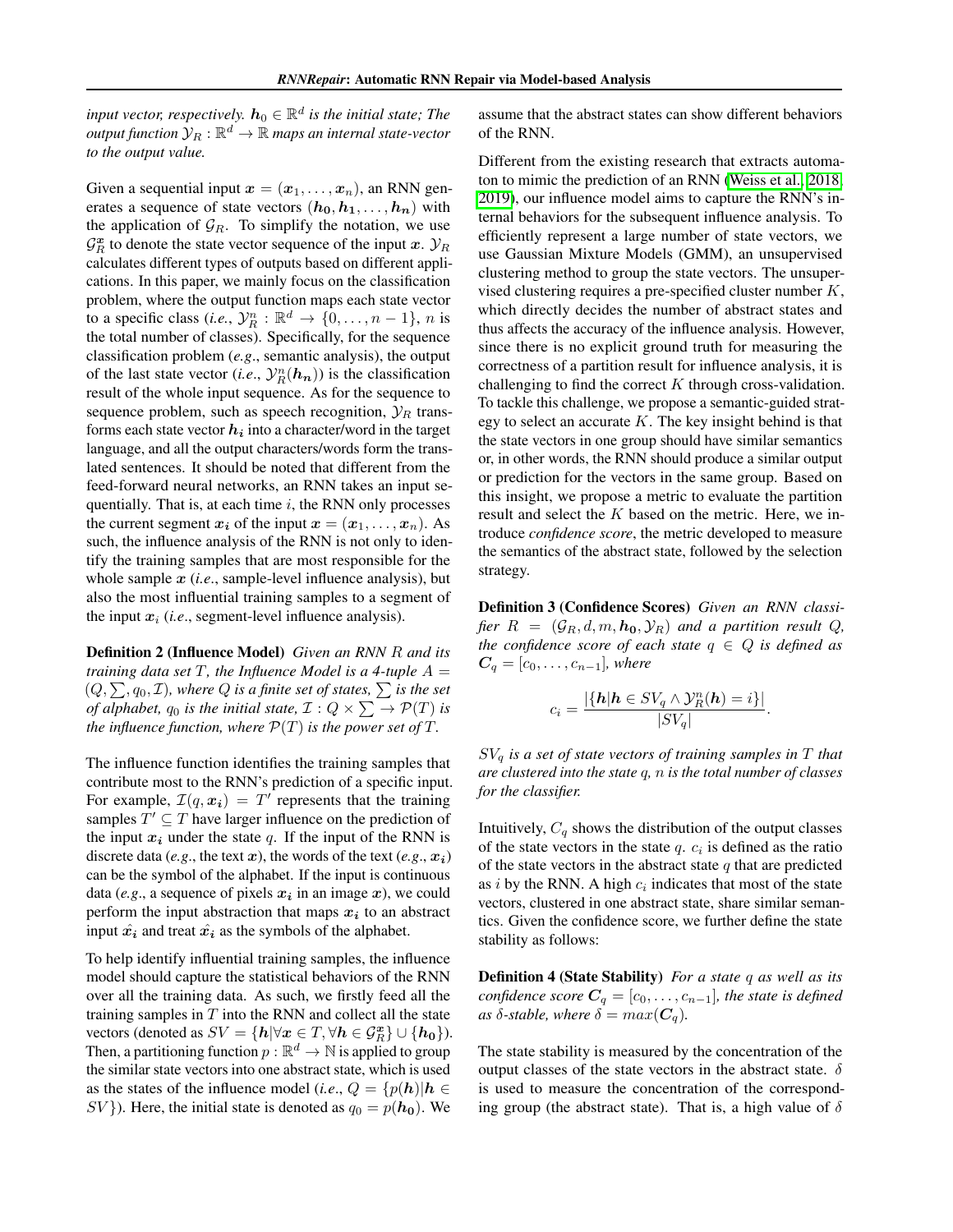<span id="page-3-1"></span>

| Time:<br>                  | 9                                                                                                       | 11<br>                                                                                                 | 13<br>                                                                                                | 15                                                                                                      | 17                                                                                                   | 20                                                                                                       | 28                                                                                             |
|----------------------------|---------------------------------------------------------------------------------------------------------|--------------------------------------------------------------------------------------------------------|-------------------------------------------------------------------------------------------------------|---------------------------------------------------------------------------------------------------------|------------------------------------------------------------------------------------------------------|----------------------------------------------------------------------------------------------------------|------------------------------------------------------------------------------------------------|
| Input:                     |                                                                                                         |                                                                                                        |                                                                                                       |                                                                                                         |                                                                                                      |                                                                                                          |                                                                                                |
| <b>Abstract</b><br>States: | 7:0.35<br>8:0.334<br>3:0.227<br>0:0.029<br>2:0.027<br>1:0.021<br>9:0.007<br>5:0.002<br>6:0.002<br>4:0.0 | 7:0.35<br>8:0.334<br>3:0.227<br>0:0.029<br>2.0027<br>1:0.021<br>9:0.007<br>5:0.002<br>6:0.002<br>4:0.0 | 2:0.378<br>3:0.176<br>1:0.169<br>8:0.151<br>6:0.069<br>5:0.044<br>0: 0.013<br>9:0.0<br>7:0.0<br>4:0.0 | 3:0.476<br>0: 0.322<br>6:0.15<br>5:0.027<br>1:0.01<br>8:0.005<br>9:0.004<br>7:0.003<br>2:0.003<br>4:0.0 | 0:0.645<br>6:0.182<br>9:0.069<br>3:0.047<br>5:0.026<br>7:0.024<br>8:0.007<br>4:0.0<br>2:0.0<br>1:0.0 | 9:0.493<br>8:0.263<br>0:0.096<br>4:0.059<br>7:0.056<br>6:0.026<br>5:0.006<br>3:0.001<br>1:0.001<br>2:0.0 | 8:0.977<br>9:0.019<br>4:0.003<br>7:0.001<br>3:0.0<br>2:0.0<br>6:0.0<br>5:0.0<br>1:0.0<br>0:0.0 |
| Prediction:                | 7:0.21                                                                                                  | 3:0.49                                                                                                 | 2:0.89                                                                                                | 3:0.78                                                                                                  | 0: 0.26                                                                                              | 9:0.32                                                                                                   | 8:0.99                                                                                         |

Figure 1: The prediction process of an image and the corresponding abstract states. The row *prediction* shows the prediction results including the label  $(i.e., \mathcal{Y}_R^n(\boldsymbol{h}_i))$  and the probability. We also highlight the confidence scores of the predicted labels in each abstract states (see the read values).

indicates a well-clustered state with regards to the concentration of output classes. Most state vectors in the corresponding abstract state are predicted as the same label  $i = \arg \max_{0 \le i \le n} c_i$ , indicating that similar behaviors are captured in the abstract state. A new input falling into this state is more likely to be classified into *i* than the other classes. Whereas a low  $\delta$  indicates that the output classes are not concentrated, *i.e*., the abstract state tends to be cause a confusion. As a result, the confidence score is low for the testing samples belong to this state although the prediction probability can be high.

State Abstraction. In addition to the stability, we also desire a small number of total abstract states for a better generalizability [\(Weiss et al., 2018\)](#page-9-6). To achieve these two goals at the same time, we define the semantics-guided abstraction to decide the *K*

$$
minimize K, \tag{1}
$$

s.t. 
$$
\delta > \theta
$$
, where  $\delta = avg(\{\delta_{q_1}, \ldots, \delta_{q_n}\})$ . (2)

 $\delta$  is the average stability of all states (*i.e.*  $\delta$ ), which represents the stability of a partition result.  $\theta$  is the target threshold of the clustering refinement. A higher  $\theta$  gives a more stable partition result. Given a pre-specified  $\theta$ , we increase the cluster size  $K$ , starting from 1, and terminate the increment once  $\delta$  reaches the threshold  $\theta$ . As is shown later in Section  $\frac{1}{4}$ , this selection strategy can guide the clustering for extracting accurate features.

Figure  $\overline{1}$  shows the prediction of an image. At each time, the RNN reads one row from the image and outputs the hidden state. The sequential abstract states as well as the confidence scores are also shown in the third row. In each abstract state, the first column shows the labels and the second column shows the confidence scores. For convenience, the confidence scores are sorted in descending order. We can observe that: 1) except at time 11, all prediction outputs

correspond to the largest confidence score in the abstract states; 2) As the prediction confidence (*i.e*., the probability) of RNN is usually low when seeing only parts of the input, it enters into the *non-stable* states (with low confidence score) in the front. For example, from the human perspective, we are uncertain to say whether the images at time 13 and 15 are 3 .

#### <span id="page-3-0"></span>3.2. Light-Weight Influence Analysis

**Definition 5 (Trace)** Given an input  $x = (x_1, \ldots, x_n)$ , *the trace*  $\tau_x = (q_0, x_1, q_1, \ldots, x_n, q_n)$  *is obtained from the state vector sequence*  $\mathcal{G}_R^{\bm{x}} = (\bm{h}_0, \dots, \bm{h}_n)$ *, where*  $q_i =$  $p(\mathbf{h_i})$ , *p* is the partitioning function.

For an input *x*, we extract a trace that represents its state vector sequence. Based on the abstract states constructed above, we build the transitions as well as the influence function for the influence analysis. Specifically, given the trace  $\tau_x = (q_0, x_1, q_1, \ldots, x_n, q_n)$  of each training sample  $x \in T$ , the influence function *I* are updated as follows:

$$
\forall 0 < i \leq n, \mathcal{I}(q_{i-1}, \boldsymbol{x}_i) = \mathcal{I}(q_{i-1}, \boldsymbol{x}_i) \cup \{\boldsymbol{x}\}. \qquad (3)
$$

where the influence function  $\mathcal I$  could capture the effect of training samples at each abstract state.

After updating the influence function based on the state vectors of all the training samples, we perform the influence analysis for a segment of a given test input *x<sup>i</sup>* (*i.e*., segmentlevel influence analysis) or the entire testing sequence *x* (*i.e*., sample-level influence analysis) using the following methods.

Segment-level Influence Analysis. Given a segment *x<sup>i</sup>* in  $\tau_x = (q_0, x_1, q_1, \ldots, x_n, q_n)$ , we identify the influential training samples of  $x_i$  as  $\mathcal{I}(q_{i-1}, x_i)$ . It represents the set of training samples that have the same segment  $x_i$  at the state  $q_{i-1}$  and thus are accountable for the prediction of  $x_i$ . Note that other training samples, which could also include  $x_i$  at states other than  $q_{i-1}$ , may have low influence or no influence upon the prediction of  $x_i$  and thus are not taken as the influential samples of  $x_i$ . Taking text as an example, there could be many sentences containing the same word *point*, but with totally different semantics, *e.g*., '*The pencil has a sharp point*' and '*It is not polite to point at people*'. These training sentences may have very different influences dependent on the test inputs. Our segment-level influence analysis is designed to distinguish such differences and only identify the training samples that are truly influential to a testing segment.

<span id="page-3-2"></span>Sample-level Influence Analysis. To quantify the influence of training samples upon an entire testing sequence *x*, we define the temporal feature as follows: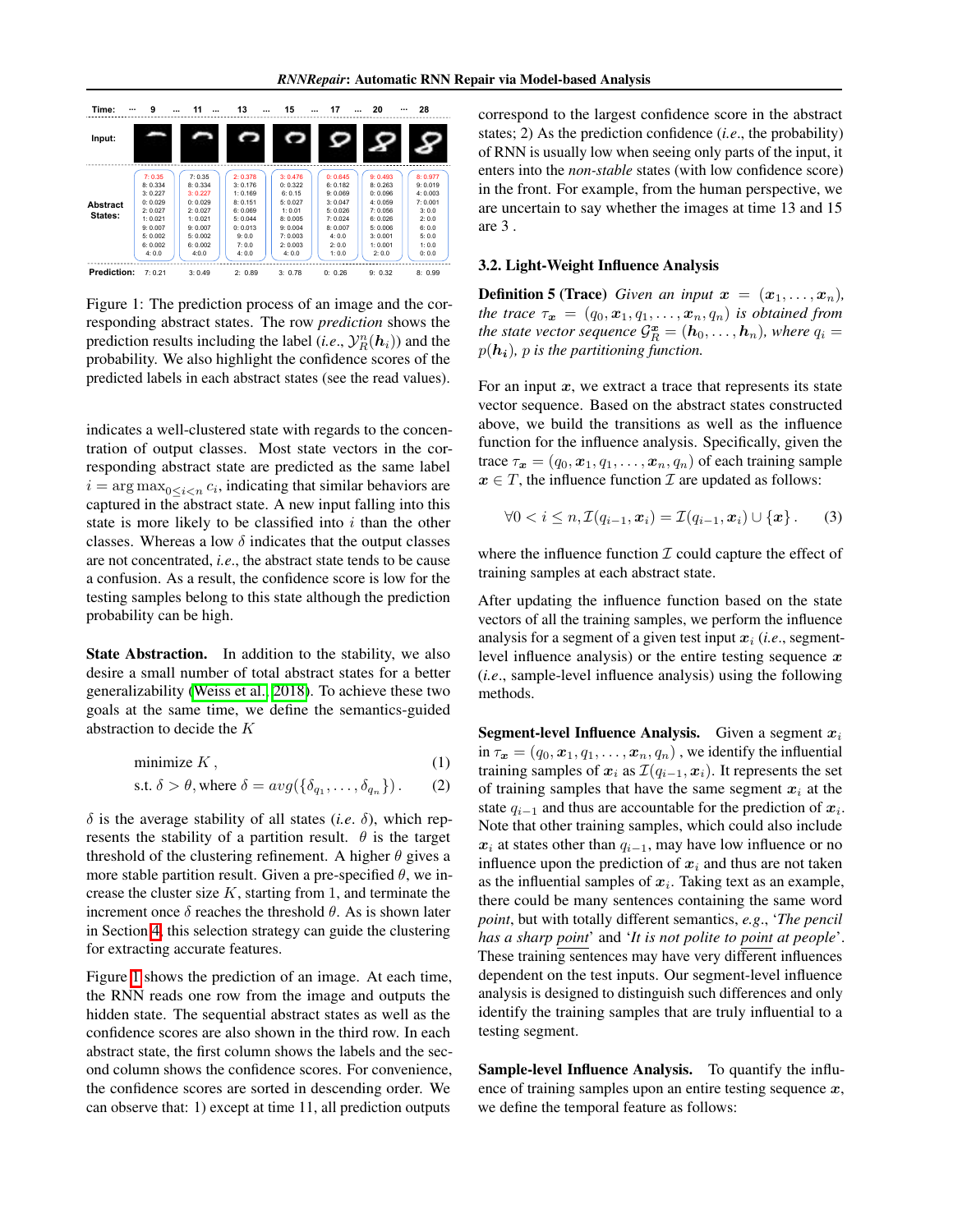<span id="page-4-1"></span>

Figure 2: (a) The overview of the fault localization and repair. Red circle represents the failed input. (b) Four examples of data generation for repairing, where each group contains four images (*i.e.*,  $x, T_{m_x}, T_{t_x}, r_x$ ).

Definition 6 (Temporal Feature) *Given an RNN R, an input*  $x = (x_0, \ldots, x_n)$ *, and its trace*  $\tau_x$  $(q_0, \boldsymbol{x}_1, q_1, \ldots, \boldsymbol{x}_n, q_n)$ , the temporal feature is defined as  $\mathcal{F}_{\bm{x}} = (f_0, \ldots, f_n)$ *, where*  $f_i = (ID(q_i), C_{q_i}, \mathcal{Y}_R^n(h_i))$ *.*  $q_i = p(h_i)$  *is the abstract state to which*  $x_i$  *belongs and ID*( $q_i$ ) *is the unique identifier of the state*  $q_i$ *. C*<sub> $q_i$ </sub> *represents the confidence scores (see Definition*  $\beta$ ) *and*  $\mathcal{Y}_R^n(\boldsymbol{h}_i)$ ) *is the prediction label at the time i.*

With the definition of the temporal feature, we quantify the influence of a training sample on a test input. Specifically, given a training sample  $x_{\text{train}}$  and a test sample  $x_{\text{test}}$ , the influence is quantified as the similarity between the temporal features of the training sample and the testing sample:

$$
infl_{score}(\boldsymbol{x}_{\text{train}}, \boldsymbol{x}_{\text{test}}) = \text{similarity}(\mathcal{F}_{\boldsymbol{x}_{\text{train}}}, \mathcal{F}_{\boldsymbol{x}_{\text{test}}})\,. \tag{4}
$$

The higher the similarity, the higher influence of the training sample  $x_{\text{train}}$  upon  $x_{\text{test}}$ . In other words, due to the high influence by the training sample  $x_{\text{train}}$ , the prediction of  $x_{test}$  is very similar to that of  $x_{train}$ . Note that different similarity metrics can be selected for different applications. For example,  $l_p$  norm distance can be used for the fixedlength input sequences (*e.g*., image). For the inputs with varying lengths (*e.g*., natural language texts), one could select the Jaccard distance.

Considering Figure  $\prod$  again, we extract the temporal feature of the input explored by RNN and show it in the third row. Intuitively, the feature is aligned with the human perception. For example, at time 9, the predicted label is 7 and the current input looks like the start of a 7. The confidence score of 7 in the abstract state is not high (0.35). As the input increases, it looks like 3, 2, 3, 0, 9 and 8. At time 17, we can see that it really looks like 0 and the confidence is higher (0.645). Actually, it is still not very high due to that this 0 is not similar to the zeros in training data. At last, it has a very high confidence to predict it as 8.

#### <span id="page-4-0"></span>3.3. Fault Localization and Remediation

With the influence analysis method introduced above, we then develop a remediation mechanism to repair the misclassifications of the target RNN. Specifically, we mainly focus on two kinds of misclassification: 1) misclassification caused by a whole input instance and 2) misclassification

caused by an input segment. In the following, we elaborate on our mechanisim of repairing these two different errors.

#### 3.3.1. REMEDIATION WITH SAMPLE-LEVEL INFLUENCE ANALYSIS

To repair the first type of errors, we first identify the responsible training samples. Then, we randomly generate new samples by manipulating the identified ones and apply the influence analysis to filter out the error-triggered training samples. Finally, we retrain the target RNN with the newly generated samples.

**Fault Localization.** Let  $x$  be an input misclassified as  $m_x$  with the ground truth label  $t_x$ , *i.e.*,  $t_x \neq m_x$ . By applying the sample-level influence analysis, we identify the top-*n* training samples (denoted as  $\phi_n^{\mathbf{x}}$ ) that are most responsible for the misclassification of x. We use  $T_{t_n}$  and  $T_{m_x}$  to denote the training samples in  $\phi_n^x$ , whose ground truth labels are  $t_x$  and  $m_x$ , respectively. Our empirical study shows that,  $T_{m_x}$  *has much more training samples than*  $T_{t_x}$ *, i.e., the overall influence of*  $T_{m_x}$  *is higher than*  $T_{t_x}$  (more detailed results can be found in the supplementary material). This observation explains the reason why *x* is classified as  $m_x$ . That is, the training samples in  $T_{m_x}$  have a higher influence upon *x* than those in  $T_{t_x}$ . The left sub-figure in Figure  $\sqrt{2}$ (a) shows an example of the fault localization. The red circle is a test input, which is mainly influenced by the green triangle (*i.e*., high similarity) than the other circles. As a result, it is misclassified as a triangle.

Remediation. To repair the misclassification, we synthesize new samples whose truth labels are  $t_x$  but have higher influence on *x* than the existing training samples. The right sub-figure in Figure  $\overline{2}$ (a) shows the basic idea of our remediation method. As shown in the figure, we intend to generate new samples (*e.g*., blue circles) that are more influential than the green triangle. By retraining the model with these synthesized samples, the decision boundary can be fine-tuned such that the misclassified input can be corrected. For a failed input *x*, the samples used for retraining are represented as:  $r_x = \{x' | x' \in X' \land t_{x'} = t_x \land t_{x'}\}$  $\{inf1_{score}(\mathbf{x}', \mathbf{x}) > max(\{inf1_{score}(\mathbf{x}', \mathbf{x}) | \mathbf{x}' \in T_{m_{\mathbf{x}}} \})\},\}$ where  $X'$  is a set of generated inputs whose truth labels are the same with  $x$ . The candidate set  $X'$  can be generated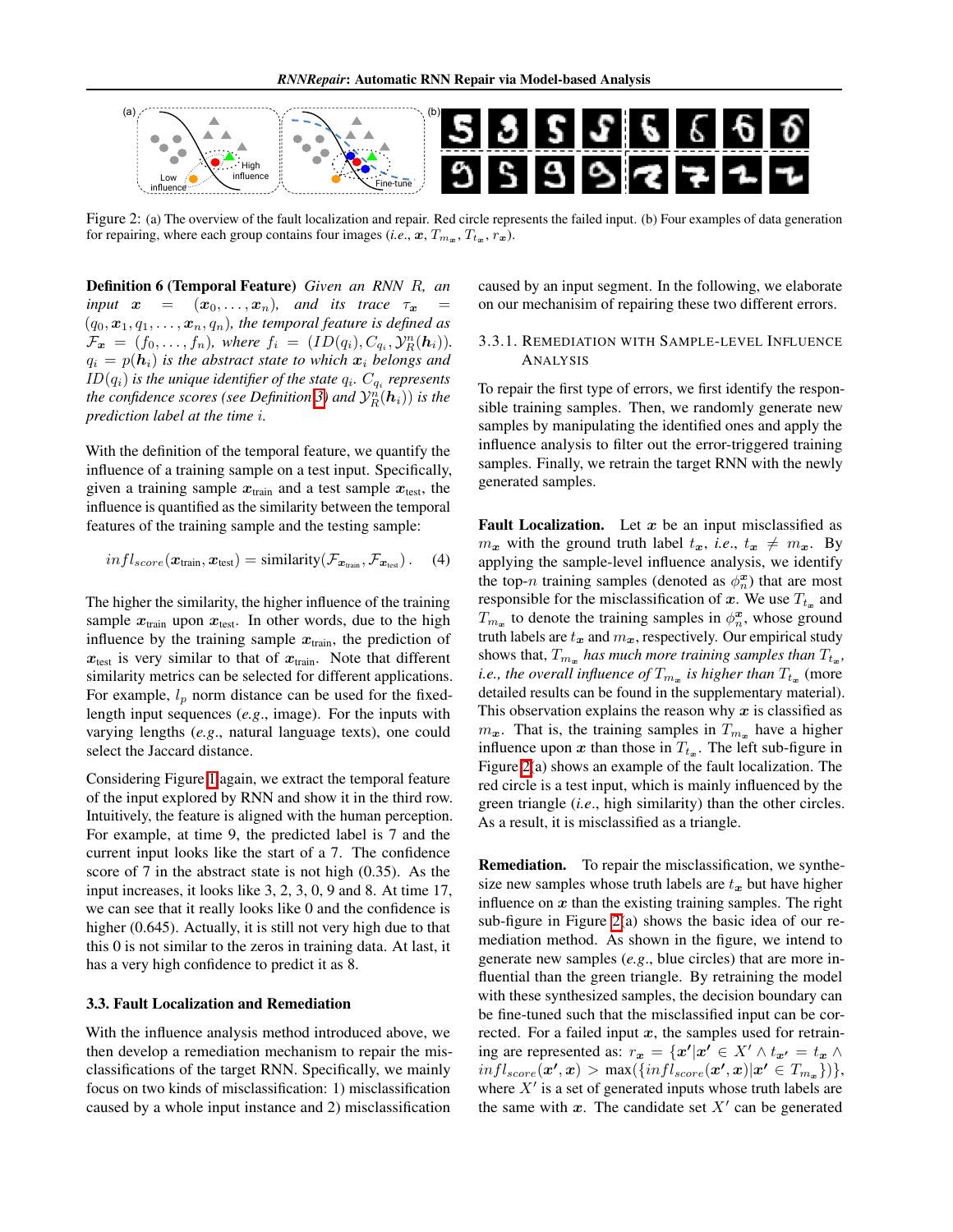by multiple techniques (*e.g*., random augmentation, generative adversarial network). In this work, we synthesize new samples  $(i.e., X')$  through data augmentation:

$$
X' = \{x'|x' = \operatorname{aug}(x'') \wedge x'' \in T_{t_x}\},\tag{5}
$$

where aug is the data augmentation technique (*e.g*., image rotation and shearing). Note that, during the remediation, we do not perform the augmentation on the failed input *x*. Instead, we apply the random augmentations on the training samples in  $T_{t_{\infty}}$ , which already have a strong influence upon *x*. Manipulating these samples will be more likely to generate highly influential samples that are more useful for remediation than perturbing other samples. Figure  $2(b)$ shows some examples of  $x$ ,  $T_{m_x}$ ,  $T_{t_x}$ , and  $r_x$ . From the perspective of human perception, in each of the 4 groups, the second image (*i.e.*,  $T_{m_x}$ ) looks very similar with the failed input  $(i.e., x)$ . Moreover, after manipulating the third image (*i.e.*,  $T_{t_x}$ ), we could get a more influential sample  $(i.e., r_x)$ .

## <span id="page-5-4"></span>3.3.2. REMEDIATION WITH SEGMENT-LEVEL INFLUENCE ANALYSIS

Similar with repairing the sample-level error, we also follow a three-step procedure to repair the second type of errors that are caused by the rarely seen segments in the training data. Differently, we design the following method to identify the root cause input segment rather than identifying whole input samples.

**Fault Localization** Given an input  $x = (x_1, \ldots, x_n)$  as well as its trace  $\tau_x = (q_0, x_1, q_1, \ldots, x_n, q_n)$ , we identify segments of the input that are more likely to be the root cause of the misclassification as follows:

$$
S = \{ \boldsymbol{x}_i | 1 \leq i \leq n \land |\mathcal{I}(q_{i-1}, \boldsymbol{x}_i)| < \gamma \}
$$

where  $\gamma$  is a pre-defined parameter. Intuitively, if the segment *x<sup>i</sup>* has less influential training samples (*i.e*., less than  $\gamma$ ), indicating that the segment  $x_i$  is rarely seen under the state  $q_{i-1}$  during training, it is more likely to cause the incorrect prediction.

For example, we show one failed input in the sentiment analysis (which is misclassified as negative):

$$
\oplus \xrightarrow{Just(1,43)} \oplus \xrightarrow{noticed(1,11)} \oplus \xrightarrow{whole(d(1,19))} \oplus \xrightarrow{gave(1,5)} \oplus \xrightarrow{state(1,89)} \oplus \xrightarrow{out(1,6)} \oplus \xrightarrow{lutz(0,0)} \oplus \xrightarrow{(0,807)} \oplus
$$

The prediction result and the number of the influential training samples are shown after each word. For example, after reading *Just*, 1 represents that the RNN outputs positive. 43 represents that *Just* appears 43 times after the state  $\Phi$  in the training samples (*i.e.*,  $|\mathcal{I}(\mathbb{O}, Just)| = 43$ ). We observe that, after the word *lulz*, the RNN returns negative (*i.e*., 0) because the word  $lulz$  never appeared after the state  $\mathcal{D}$ , which causes the incorrect prediction.

<span id="page-5-3"></span>Remediation To repair the misclassification, we need to insert such segments into the influential training samples such that the missing knowledge (*i.e*., the appearance of *x<sup>i</sup>* under the state  $q_{i-1}$ ) could be learned. Specifically, for a localized segment  $x_i \in S$ , we conduct the remediation with the following steps:

- *•* We randomly select *m* training samples *X<sup>m</sup>* from  $\mathcal{I}(q_{i-1}, \mathbf{x}_i)$ , where  $\forall \mathbf{x'} \in X_m$ ,  $t_{\mathbf{x}} = t_{\mathbf{x'}}$ .
- For each selected training sample  $x' \in X_m$ , we insert  $x_i$ into the corresponding position (*i.e.*, after the state  $q_{i-1}$ ). Our assumption is that the insertion of  $x_i$  will not change the truth label of  $x<sup>0</sup>$  since the selected training sample  $x'$  has the same truth label with the failed input  $x$  (*i.e.*,  $t_x = t_{x'}$ .
- Finally, we get a set of augmented training samples and train the model to repair the misclassification on *x*.

## <span id="page-5-0"></span>4. Evaluation

In our experiments, we evaluated ∂ the correctness of the temporal features (Sec  $(4.1)$ ,  $\Theta$  the effectiveness of our influence analysis (Sec.  $\overline{4.2}$ ) and <sup>§</sup> the effectiveness of the repair (Sec.  $\overline{4.3}$ ). More evaluation can be found in the supplementary material.

Datasets and Models. We selected two widely-used public datasets (*i.e*., MNIST, and Toxic) to evaluate the influence analysis. MNIST (LeCun  $&$  Cortes, [1998] is selected for evaluating the sample-level influence analysis by comparing it with the existing baselines. We train an LSTM network with hidden size 100 for this task. At each time, the RNN reads one row (*i.e*., 28 pixels) from the image. Toxic Comment Dataset (abbrev. Toxic) $\frac{2}{3}$  $\frac{2}{3}$  $\frac{2}{3}$  is selected for evaluating the segment-level influence analysis. The task is to classify whether the comment is toxic or not. We train a GRU network with hidden size 300. In addition, we introduce another dataset Standard Sentiment Treebank (SST) [\(Socher](#page-9-19) [et al., 2013\)](#page-9-19) for the segment-level repair and a LSTM network with hidden size 300 is trained.

#### <span id="page-5-1"></span>4.1. The Correctness of Temporal Features

Setting. The accuracy of the influence model directly affects the influence analysis. As such, we evaluate the accuracy of the influence model by measuring the fidelity of the temporal features extracted by the state clustering. We trained a simple linear classifier (denoted as *SimNN*) with the different components of the temporal features (see Definition  $\overline{6}$ ) extracted from the training samples and compare their performance with that of the the original RNN. We

<span id="page-5-2"></span><sup>2</sup> [https://www.kaggle.com/c/](https://www.kaggle.com/c/jigsaw-toxic-comment-classification-challenge) [jigsaw-toxic-comment-classification-challenge](https://www.kaggle.com/c/jigsaw-toxic-comment-classification-challenge).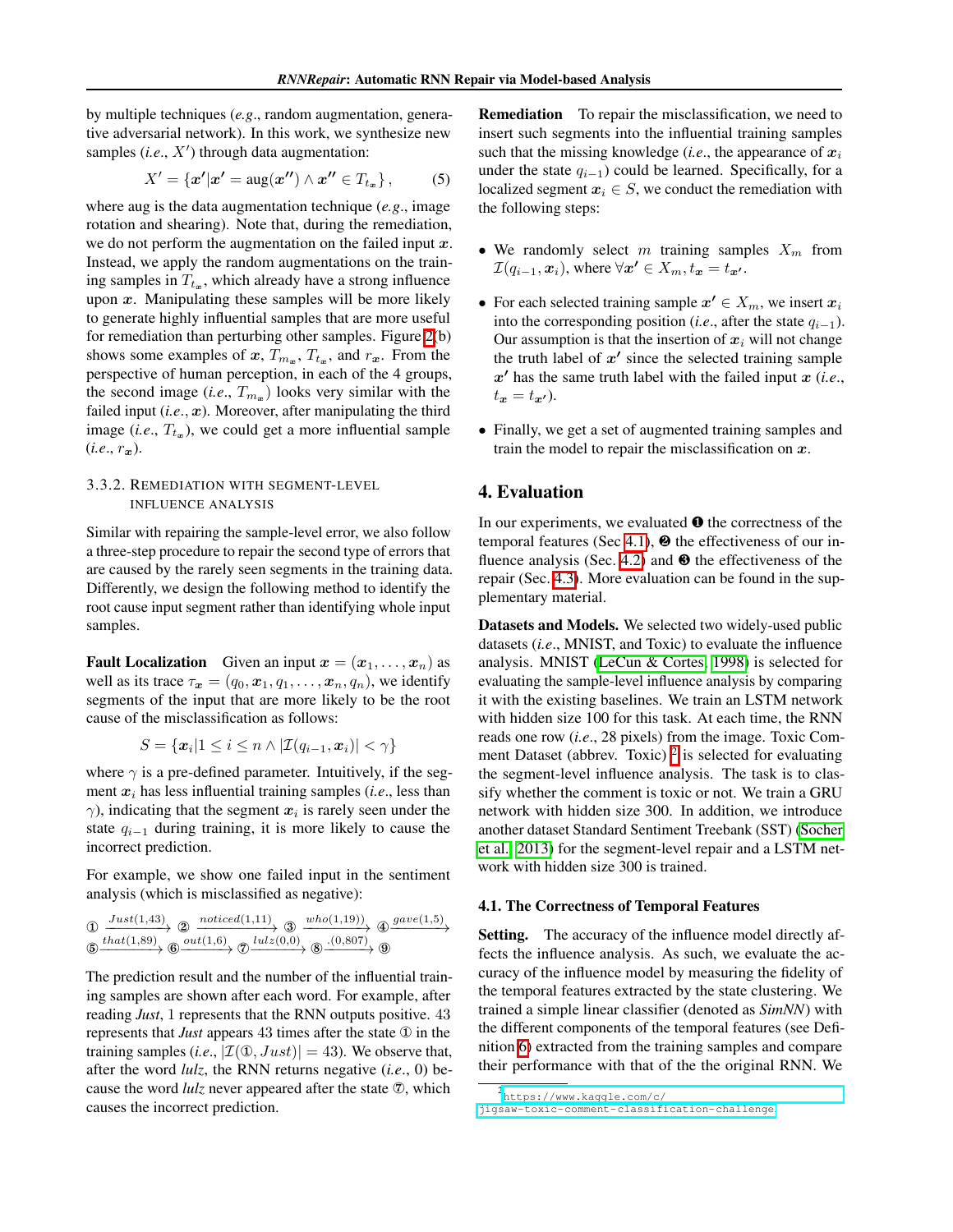Table 1: Results of feature analysis (%)

<span id="page-6-2"></span>

|              | <b>SimNN</b> |       |           |                 |                  |       |
|--------------|--------------|-------|-----------|-----------------|------------------|-------|
|              |              | ID    | (ID, R L) | CS <sub>s</sub> | $(ID, R_L, CSs)$ | Ori   |
| <b>MNIST</b> | 85.61        | 80.01 | 92.35     | 97.34           | 97.50            | 98.45 |
| <b>TOXIC</b> | 86.62        | 63.00 | 87.81     | 88.90           | 89.04            | 92.08 |

repeated the experiment 10 times and report the average results in Table  $\overline{1}$ , where column *Ori* shows the test accuracy of the original RNN while other columns use the corresponding temporal features as input of the *SimNN*. Note that *R<sup>L</sup>* denotes the predicted labels at each time and we train the *SimNN* with a sequence of predicted labels (*i.e.*,  $\mathcal{Y}_R^n(\boldsymbol{h}_i)$ )).

We can observe that using only *ID* or *R\_L*, *SimNN* achieves a lower accuracy than combing them together on both datasets. With only the confidence scores, the test accuracy reaches 97.34% and 88.90%, much higher than only using *ID*. It indicates that our semantic-based abstraction captures more information than clustering *ID*. Finally, models trained with the full temporal features achieve the most comparable performance with the original RNN, which indicates the fidelity of extracted features.

It is worth mentioning that *CSs* and *ID* have the one-toone relation, *i.e*., there can be a mapping from *ID* to *CSs*. However, their results are very different in Table  $\overline{1}$ , the performance of *ID* is much lower than *CSs*. One may guess whether the one-layer linear model is too simple to learn the feature by *ID*. We conduct another experiment by evaluating *CSs* and *ID* on more complicated DNNs (*i.e*., Multi-layer Perceptron with  $1/2/3$  hidden layers). The results in Table  $\sqrt{2}$ show the similar trend, *i.e*., *CSs* can achieve better results than *ID*.

We further conducted an experiment which tries to reverse the image from the extracted feature. In particular, we constructed a generative adversarial network (GAN) to generate images with the given features. We found in most of the cases, our method is able to reverse perceptionally similar images based on our extracted features. The detailed settings and the results are shown in the supplementary material.

## <span id="page-6-0"></span>4.2. Sample-level Influence Analysis for Identifying Influential Mislabeled Training Data

**Setting.** Similar to the configuration in (Koh & Liang) [2017;](#page-9-0) [Khanna et al., 2019\)](#page-9-2), we randomly mislabeled some training samples and identified such mislabeled samples with influence analysis. Specifically, we took a subset of MNIST with all the images of digit 1 and 7. Then, we randomly selected 30% images of 7 in the training set, flipped their labels to 1, and trained a binary classifier. We ranked the training samples based on their influence on the test errors of the classifier. We measured the number of mislabeled samples identified (selected based on the influence order)

<span id="page-6-3"></span>Table 2: Results of *CSs* and *ID* with different MLPs

|          |        | <b>MNIST</b> | <b>TOXIC</b> |        |  |
|----------|--------|--------------|--------------|--------|--|
|          | ID     | CSs          | m            | ΞSs    |  |
| $MI.P-1$ | 93.07% | 97.25%       | 63.56%       | 91.46% |  |
| $MI.P-2$ | 93.91% | 97.14%       | 63.61%       | 91.60% |  |
| $MLP-3$  | 91.48% | 97.27%       | 62.04%       | 91.51% |  |

in a certain number of training samples and the number of errors repaired by fixing the identified mislabeled samples. Two state-of-the-art technique – K&L (Koh & Liang,  $2017$ ) and  $SGD$ (Hara et al.,  $2019$ ), and the random strategy are selected as the comparison baselines.

Fig.  $\overline{3}(a)$  shows the results of identifying flips by checking labels of training samples, following the order of the influence-based prioritization. The horizontal axis represents how many training samples are selected while the vertical axis represents how many flips are identified from the selected samples. Overall, SGD method performs better to quickly identify flips–with the gradient-based estimation, they may identify those training samples that even have only small influence on the loss. However, not all flipped/mislabeled training samples are responsible for the test errors. We found that, although many training samples are mislabeled (*i.e*., from 7 to 1), most of them are still predicted as 7 after training. Intuitively, such mislabeled samples may have low influence on the errors because they can still be predicted correctly. We consider the mislabeled samples predicted as 1 after training as influential flips. In Fig.  $\overline{3}$ (b), the vertical axis represents how many *influential* flips are identified in the selected training samples using the influence analysis. The results show that our method and K&L could identify more *influential* flips than the other two approaches. Fig.  $\overline{3}(c)$  shows the repaired results by fixing all flips in the selected training samples. The results further confirmed that the *influential* flips have more influence on the errors and our method could identify them effectively. However, although SGD identified more flips at an early stage (see Fig.  $\overline{3}(a)$ ), many of them may have lower influence on the errors (Fig.  $\overline{3}$ (b) and Fig.  $\overline{3}$ (c)).

Performance. The average running time the model extraction is 76.37s, which is a *one-time* cost. Once the influence model is constructed, our influence analysis is very efficient and takes much less time (an average of 1.16s on all errors) than the existing methods (70.13s for K&L and 5690.66s for SGD), indicating that our influence analysis tends to be more scalable than existing techniques.

#### <span id="page-6-1"></span>4.3. RNN Repair via Sample-level Influence Analysis

Setting. We used the MNIST dataset in this experiment. To filter out the errors caused by the randomness, we only select misclassified samples that frequently occur in multiple training runs. Specifically, we trained seven models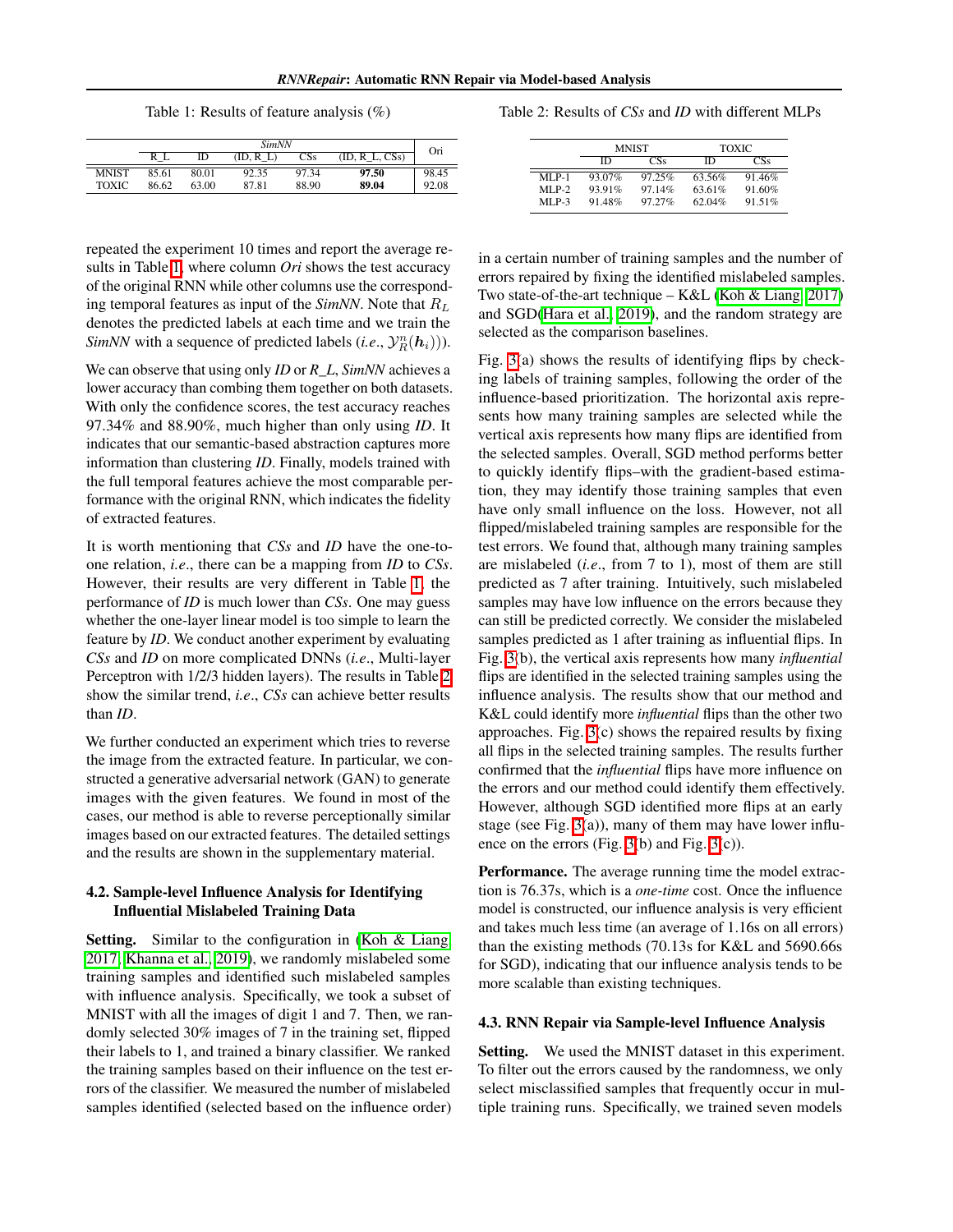<span id="page-7-0"></span>

Figure 3: Comparison on repairing errors by identifying influential mislabeled samples over 10 runs

Table 3: Results of Repairing Erroneous Behavior on MNIST

<span id="page-7-1"></span>

|                        | # Faults | #AvgFixed     | Distribution of Errors Under the Repair Success Rate |          |            |            |            |          |  |
|------------------------|----------|---------------|------------------------------------------------------|----------|------------|------------|------------|----------|--|
|                        |          |               |                                                      | (0. 0.1] | (0.1, 0.2] | (0.2, 0.5] | (0.5, 0.7] | (0.7, 1) |  |
| Ori Train              |          | $1.3(5.7\%)$  |                                                      | 10       |            |            |            |          |  |
| Rand Train             | 23       | $4.3(18.7\%)$ |                                                      |          |            |            |            |          |  |
| <i>RNNRepair</i> Train | 23       | $1.7(50.9\%)$ |                                                      |          |            |            |            |          |  |

with different epochs and found 23 commonly failed inputs. Then, we applied random rotation and translation [\(Engstrom](#page-8-7) et al.,  $\left[2019\right]$  to generate augmented data (see Eq.  $\left[5\right]$ ). We identified the most influential sample from the generated images for each error. As such, we obtained 161 new images and added them to the training set. By using different training epochs, we trained 10 models with the original and augmented training set, respectively. To further knockoff the randomness, we repeated this process 5 times and obtained 50 models from the original and the augmented training set. We compared the accuracy of these models on the 23 failed inputs. We used the random strategy as the baseline, *i.e*., randomly selecting 161 images from the synthesized images without the influence guidance.

Table  $\beta$  summarizes the comparisons among the models trained with the original training data (Row *Ori\_Train*), the training set augmented with randomly selected samples (Row *Rand\_Train*), and the training data including samples selected by our method (Row *RNNRepair\_Train*). Column *#Faults* lists the number of errors needed to be repaired. Column *#AvgFixed* shows the average number of errors that are correctly repaired by the 50 models. Column *Distribution of Errors Under the Repair Success Rate* gives the distribution of errors within different repair success rate intervals. Here, the success rate of each error is the percentage of (50) models that could correct it. The results show that our method can effectively repair 50.9% of errors by adding only 161 new training samples. Meanwhile, we can see that these errors are difficult to be correctly predicted using the original training set (only 5.7%) and the training set selected by the random strategy (18.7%). In addition, the repair success rate of the original training set and the randomly selected data are extremely low (*i.e*., from 0 to 0.2). However, our

method performs much better in that it corrected the errors that are consistently misclassified (*e.g*., 8 and 4 in *Ori\_Train* and *Rand\_Train*) and overall obtain higher success rates.

#### 4.4. RNN Repair via Segment-level Influence Analysis

Setting. We used the Toxic dataset and SST to evaluate the segment-level repairing. Specifically, we focus on the errors caused by segments, *i.e*., positive cases predicted as negative rather than negative-to-positive errors that are usually caused by wrong semantics of the whole sentence. Here are some examples:

- positive-to-negative: "Who the heck is Ramona anyway ? ? ? ?"
- negative-to-positive: "There are rumors that Boss Ross was gay , are there any proof to these claims ? People , wake up ... " I will state here then that she is very pretty "

For the positive-to-negative one, we highlight the word (*i.e*., heck) that causes the misclassification (after this word, the prediction of the RNN becomes negative). For the negativeto-positive one, it is always predicted as positive during the RNN processing. We observe that even humans are hard to judge it. The key reason could be that there is no a clear word that definitely makes it negative. Hence, it is classified as positive.

In addition, some positive-to-negative errors are caused by the un-supported embedding (*i.e*., the word is embedded as 0) and we ignored such errors. Finally, we selected 23 and 115 positive-to-negative test data that are misclassified on Toxic and SST. For each test case, we set the parameter  $\gamma$  (refer to Section [3.3.2\)](#page-5-4) as 5. To repair such errors, we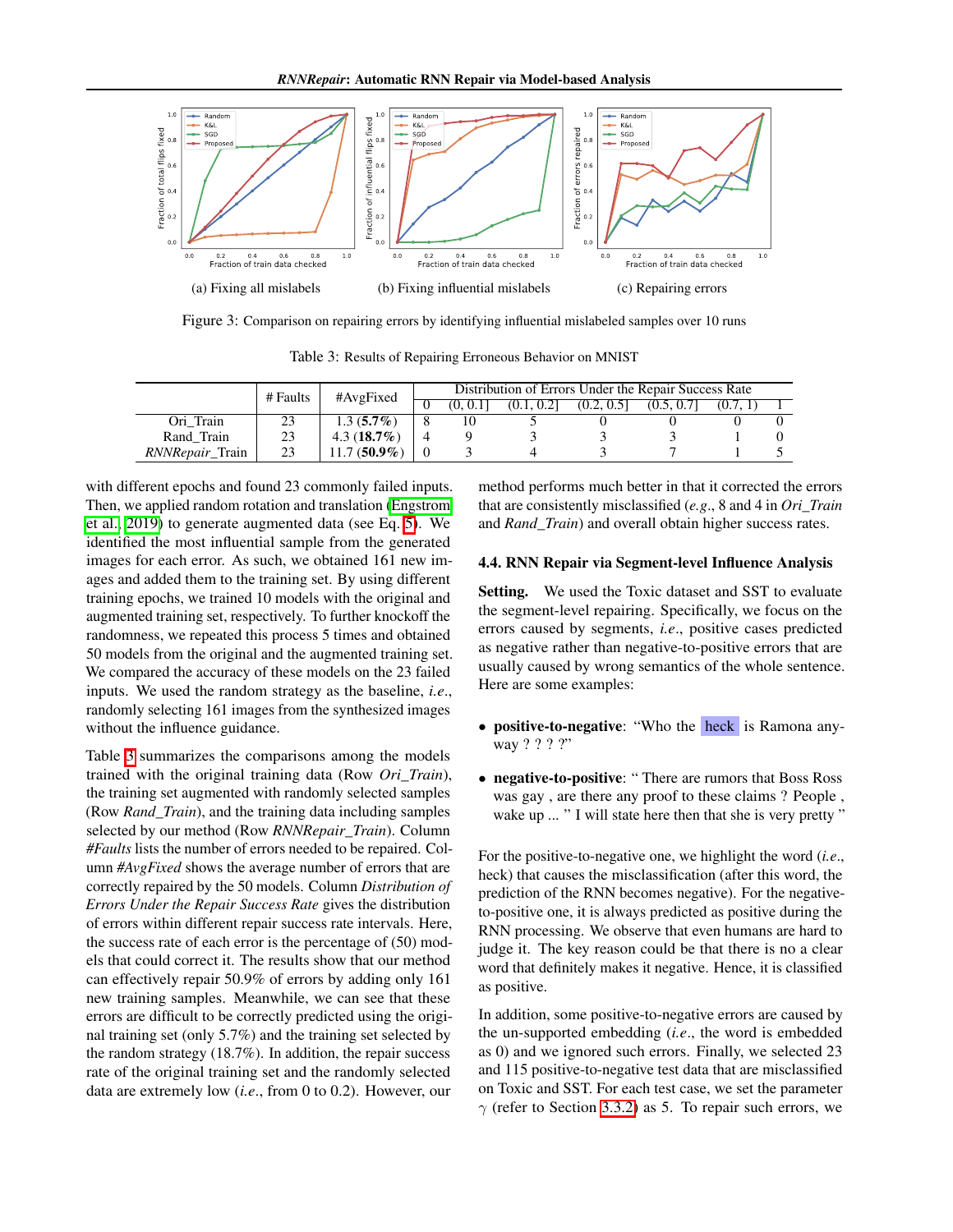<span id="page-8-8"></span>Table 4: Results of Repairing on Toxic and SST

|            | Num. $(m)$       |        | 15        | 25     | 35     | 45     |
|------------|------------------|--------|-----------|--------|--------|--------|
| Toxic      | Random           | 43.63% | $63.18\%$ | 65.91% | 66.36% | 61.36% |
|            | RNNRepair        | 50%    | 65.64%    | 72.73% | 81.82% | 81.82% |
| <b>SST</b> | Random           | 26.09% | 21.74%    | 47.83% | 47.83% | 60.86% |
|            | <b>RNNRepair</b> | 30.43% | 52.17%    | 60.87% | 65.22% | 65.22% |

insert the identified words into some positive sentences in the training data. As a baseline, we use the random strategy to select the same number of sentences for the insertion. Finally, we use the augmented training data for training with 40 epochs (the same with the original model). To mitigate the randomness, we repeat the experiments with 10 seeds.

Table  $\overline{4}$  shows the results of the segment-based repair. Row *Number* shows the number of training data that are selected for insertion. Specifically, we select 5, 15, 25, 35, 45 training samples (*i.e*., *m* in Section [3.3.2\)](#page-5-4) for the augmentation, respectively. Row *Random* and Row *RNNRepair* represent the average success rate of repairing erroneous cases. We can see that, as the number of training samples increases, the success rate also increases. With the random insertion, some errors can be repaired. However, with the segmentinfluence analysis, we could find the more influential cases that achieve better results.

### 5. Conclusion

This paper presented a novel model-based technique for influence analysis of RNNs. Different from existing techniques that perform loss change estimation, our method is less computation intensive and more efficient. We could identify the most influential training samples on given test inputs at both segment level and sample level. Based on our RNN influence analysis, we further proposed a method for repairing two types of misclassified samples of RNN. We showed that our techniques are effective in identifying important mislabled training samples, and repairing RNNs. In future work, we plan to improve the GMM-based partitioning with more fine-grained refinement. We also consider introducing more diverse types of data augmentation techniques (*e.g*., GAN, morphing) to generate candidate data for repairing. Finally, we plan to extend our fault localization and repair on more different errors such as the negative-topositive cases.

## Acknowledgments

This research is partially supported by the National Research Foundation, Singapore under its the AI Singapore Programme (AISG2-RP-2020-019), the National Research Foundation, Prime Ministers Office, Singapore under its National Cybersecurity R&D Program (Award

No. NRF2018NCR-NCR005-0001), NRF Investigatorship NRFI06-2020-0022-0001, the National Research Foundation through its National Satellite of Excellence in Trustworthy Software Systems (NSOE-TSS) project under the National Cybersecurity R&D (NCR) Grant Award No. NRF2018NCR-NSOE003-0001, the JSPS KAKENHI Grant No.JP20H04168, JP19K24348, JP19H04086, JP21H04877 and JST-Mirai Program Grant No.JPMJMI20B8, Japan. Lei Ma is also supported by Canada CIFAR AI Program and Natural Sciences and Engineering Research Council of Canada. Wenbo Guo is supported by the IBM Ph.D. Fellowship Award.

## References

- <span id="page-8-3"></span>Ayache, S., Eyraud, R., and Goudian, N. Explaining black boxes on sequential data using weighted automata. In *ICGI*, 2018.
- <span id="page-8-6"></span>Boopathy, A., Weng, T.-W., Chen, P.-Y., Liu, S., and Daniel, L. Cnn-cert: An efficient framework for certifying robustness of convolutional neural networks. In *Proceedings of the AAAI Conference on Artificial Intelligence*, volume 33, pp. 3240–3247, 2019.
- <span id="page-8-4"></span>Cechin, A. L., Regina, D., Simon, P., and Stertz, K. State automata extraction from recurrent neural nets using kmeans and fuzzy clustering. In *23rd International Conference of the Chilean Computer Science Society, 2003. SCCC 2003. Proceedings.*, pp. 73–78, Nov 2003. doi: 10.1109/SCCC.2003.1245447.
- <span id="page-8-1"></span>Cho, K., Van Merriënboer, B., Bahdanau, D., and Bengio, Y. On the properties of neural machine translation: Encoderdecoder approaches. *arXiv preprint arXiv:1409.1259*, 2014.
- <span id="page-8-2"></span>Chung, J., Gulcehre, C., Cho, K., and Bengio, Y. Empirical evaluation of gated recurrent neural networks on sequence modeling. *arXiv preprint arXiv:1412.3555*, 2014.
- <span id="page-8-5"></span>Du, X., Xie, X., Li, Y., Ma, L., Liu, Y., and Zhao, J. Deepstellar: Model-based quantitative analysis of stateful deep learning systems. In *Proceedings of the 27th ACM Joint Meeting on European Software Engineering Conference and Symposium on the Foundations of Software Engineering*, pp. 477–487, 2019.
- <span id="page-8-7"></span>Engstrom, L., Tran, B., Tsipras, D., Schmidt, L., and Madry, A. Exploring the landscape of spatial robustness. In *Proc. of the 36th Intl. Conf. on Machine Learning*, 2019.
- <span id="page-8-0"></span>Giles, C. L., Sun, G.-Z., Chen, H.-H., Lee, Y.-C., and Chen, D. Higher order recurrent networks and grammatical inference. In *Advances in neural information processing systems*, 1990.